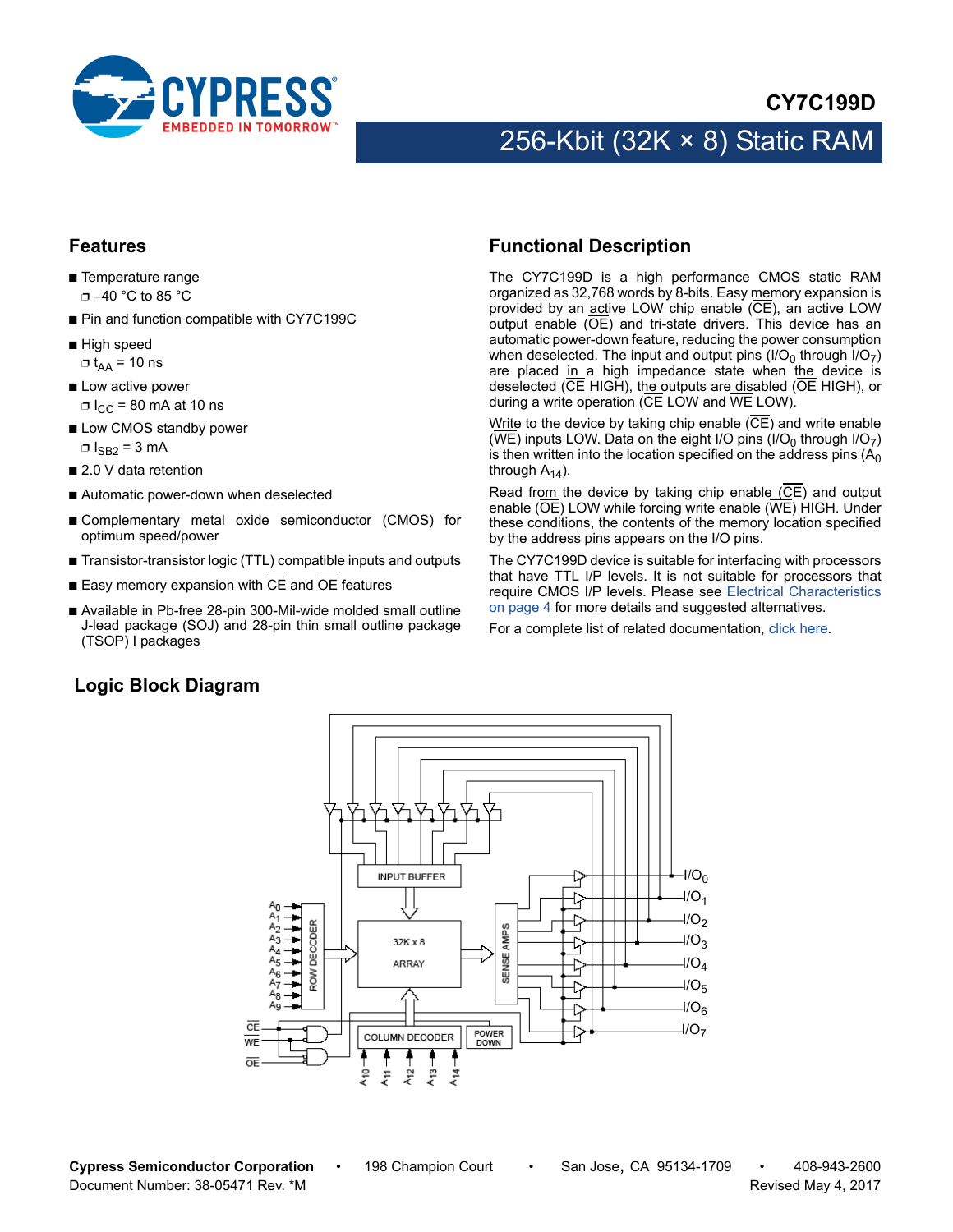

## **Contents**

| Sales, Solutions, and Legal Information  16 |  |
|---------------------------------------------|--|
| Worldwide Sales and Design Support  16      |  |
|                                             |  |
|                                             |  |
|                                             |  |
|                                             |  |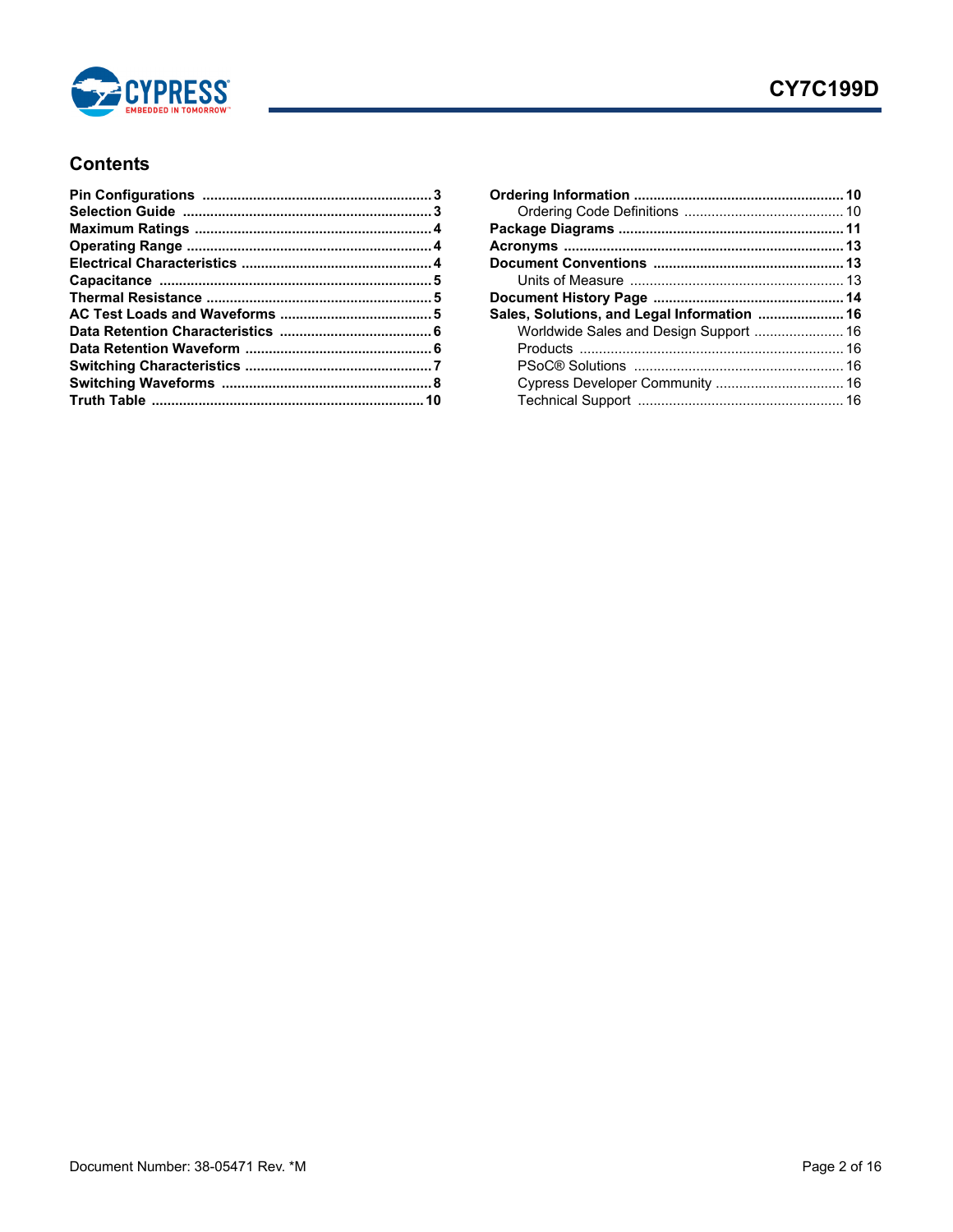



# <span id="page-2-0"></span>**Pin Configurations**

| $A_5$ [          | C  | 28 | $V_{\rm CC}$     |
|------------------|----|----|------------------|
| $A_6$ [          | 2  | 27 | WE               |
| A <sub>7</sub>   | 3  | 26 | $A_4$            |
| $A_8$            | 4  | 25 | $A_3$            |
| $A_9L$           | 5  | 24 | A <sub>2</sub>   |
| $A_{10}$ [       | 6  | 23 | A <sub>1</sub>   |
| $A_{11}$         | 7  | 22 | OΕ               |
| $A_{12}$         | 8  | 21 | $A_0$            |
| $A_{13}$         | 9  | 20 | CF               |
| $A_{14}$         | 10 | 19 | I/O <sub>7</sub> |
| 1/O <sub>0</sub> | 11 | 18 | 1/O <sub>6</sub> |
| IO <sub>1</sub>  | 12 | 17 | 1/O <sub>5</sub> |
| 1/O <sub>2</sub> | 13 | 16 | I/O <sub>4</sub> |
| GND              | 4  | 15 | $1/O_{3}$        |
|                  |    |    |                  |

#### **Figure 1. 28-pin SOJ pinout (Top View) Figure 2. 28-pin TSOP I pinout (Top View)**

| 25<br>18<br>1/O <sub>6</sub><br>$A_4$<br>26<br>17<br>1/O <sub>5</sub><br>27<br><b>WF</b><br>16<br>I/O <sub>4</sub><br><b>TSOPI</b><br>$V_{\rm CC}$<br>28<br>15<br>1/O <sub>2</sub><br><b>Top View</b><br>$A_5$<br>1<br>14<br><b>GND</b><br>(not to scale)<br>$A_6$<br>2<br>13<br>1/O <sub>2</sub><br>A <sub>7</sub><br>3<br>12<br>1/O <sub>1</sub><br>$A_8$<br>4<br>11<br>1/O <sub>0</sub><br>$A_9$<br>5<br>10<br>$A_{14}$<br>$A_{10}$<br>6<br>9<br>$A_{13}$<br>$A_{11}$<br>7<br>8<br>$A_{12}$ | ΩF<br>$A_{1}$<br>A <sub>2</sub><br>$A_3$ |
|------------------------------------------------------------------------------------------------------------------------------------------------------------------------------------------------------------------------------------------------------------------------------------------------------------------------------------------------------------------------------------------------------------------------------------------------------------------------------------------------|------------------------------------------|
|------------------------------------------------------------------------------------------------------------------------------------------------------------------------------------------------------------------------------------------------------------------------------------------------------------------------------------------------------------------------------------------------------------------------------------------------------------------------------------------------|------------------------------------------|

# <span id="page-2-1"></span>**Selection Guide**

| <b>Description</b>           | -10 (Industrial) | Unit |
|------------------------------|------------------|------|
| Maximum access time          | 10               | ns   |
| Maximum operating current    | 80               | mA   |
| Maximum CMOS standby current |                  | mA   |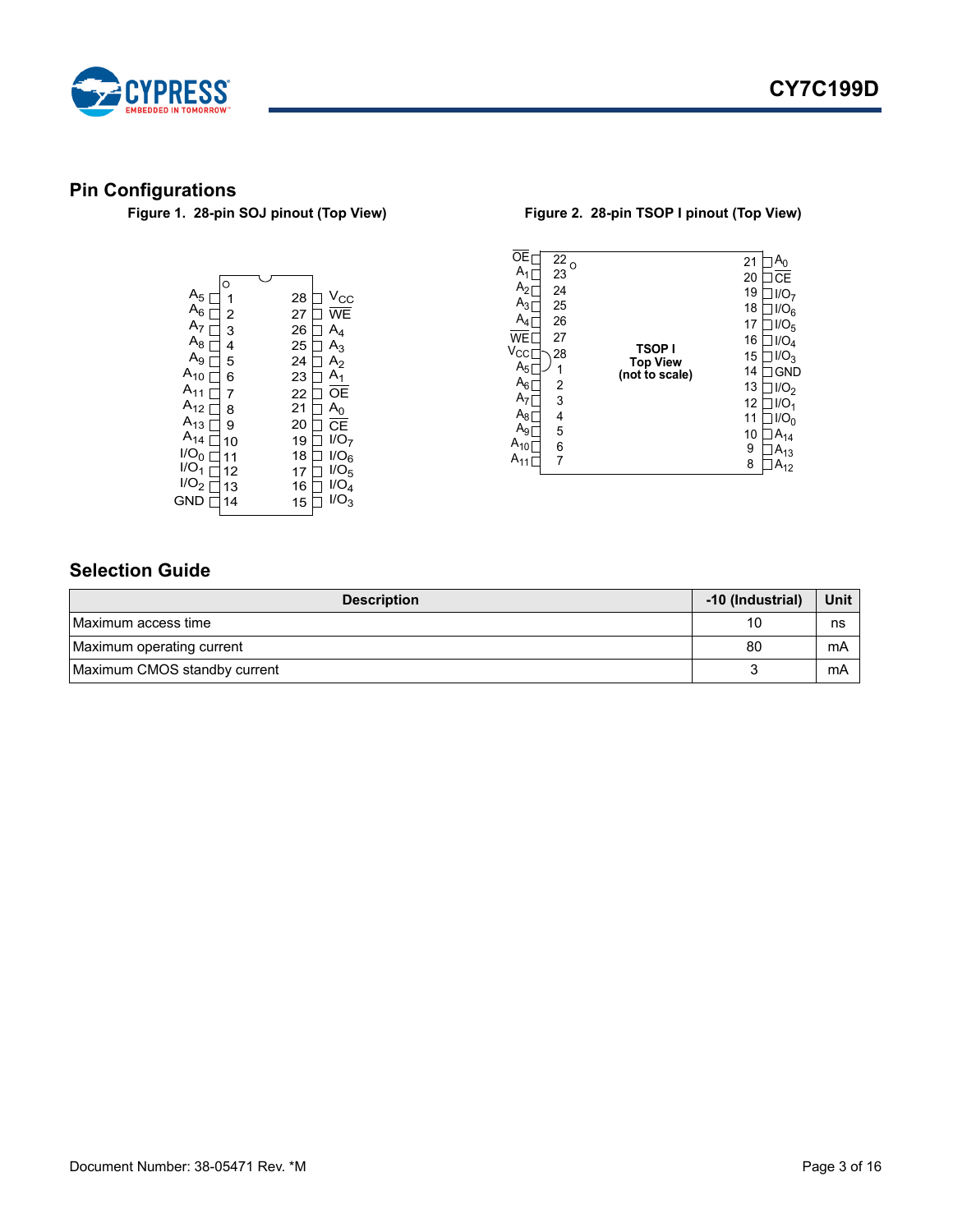

## <span id="page-3-1"></span>**Maximum Ratings**

Exceeding the maximum ratings may impair the useful life of the device. These user guidelines are not tested.

| Ambient temperature           |
|-------------------------------|
| Supply voltage                |
| DC voltage applied to outputs |

| Static discharge voltage |  |
|--------------------------|--|
|                          |  |

# <span id="page-3-2"></span>**Operating Range**

| Range      | <b>Ambient Temperature</b> | Vcc.            | <b>Speed</b>     |
|------------|----------------------------|-----------------|------------------|
| Industrial | $-40$ °C to +85 °C         | $5 V \pm 0.5 V$ | 10 <sub>ns</sub> |

# <span id="page-3-0"></span>**Electrical Characteristics**

Over the operating range

|                       | <b>Test Conditions</b>                           |                                                                                                                                                                                                       |                |            | CY7C199D-10        | Unit   |
|-----------------------|--------------------------------------------------|-------------------------------------------------------------------------------------------------------------------------------------------------------------------------------------------------------|----------------|------------|--------------------|--------|
| <b>Parameter</b>      | <b>Description</b>                               |                                                                                                                                                                                                       | Min            | <b>Max</b> |                    |        |
| <b>V<sub>OH</sub></b> | Output HIGH voltage                              | $I_{OH} = -4.0$ mA                                                                                                                                                                                    |                | 2.4        |                    | $\vee$ |
|                       |                                                  | $I_{OH} = -0.1 \text{mA}$                                                                                                                                                                             |                |            | $3.4^{[2]}$        |        |
| $V_{OL}$              | Output LOW voltage                               | $I_{OL} = 8.0$ mA                                                                                                                                                                                     |                |            | 0.4                | $\vee$ |
| V <sub>IH</sub>       | Input HIGH voltage [1]                           |                                                                                                                                                                                                       |                | 2.2        | $V_{\rm CC}$ + 0.5 | $\vee$ |
| $V_{IL}$              | Input LOW voltage [1]                            |                                                                                                                                                                                                       |                | $-0.5$     | 0.8                | $\vee$ |
| $I_{IX}$              | Input leakage current                            | GND $\leq$ $V_1 \leq$ $V_{CC}$                                                                                                                                                                        |                | $-1$       | $+1$               | μA     |
| $I_{OZ}$              | Output leakage current                           | GND $\leq$ V <sub>O</sub> $\leq$ V <sub>CC</sub> , output disabled                                                                                                                                    |                | $-1$       | $+1$               | μA     |
| $I_{\rm CC}$          | V <sub>CC</sub> operating supply current         | $V_{CC}$ = $V_{CC(max)}$ , $I_{OUT}$ = 0 mA,<br>$f = f_{max} = 1/t_{RC}$                                                                                                                              | <b>100 MHz</b> |            | 80                 | mA     |
|                       |                                                  |                                                                                                                                                                                                       | 83 MHz         |            | 72                 | mA     |
|                       |                                                  |                                                                                                                                                                                                       | 66 MHz         |            | 58                 | mA     |
|                       |                                                  |                                                                                                                                                                                                       | 40 MHz         |            | 37                 | mA     |
| $I_{SB1}$             | Automatic CE power-down<br>current - TTL Inputs  | $V_{CC}$ = $V_{CC(max)}$ , $\overline{CE} \geq V_{IH}$ ,<br>$V_{IN} \geq V_{IH}$ or $V_{IN} \leq V_{IL}$ , $f = f_{max}$                                                                              |                |            | 10                 | mA     |
| $I_{SB2}$             | Automatic CE power-down<br>current - CMOS Inputs | $V_{\text{CC}} = V_{\text{CC(max)}}$ , $\overline{\text{CE}} \ge V_{\text{CC}} - 0.3 \text{ V}$ ,<br>$V_{\text{IN}} \ge V_{\text{CC}} - 0.3 \text{ V}$ or $V_{\text{IN}} \le 0.3 \text{ V}$ , $f = 0$ |                |            | 3                  | mA     |

**Note**

<span id="page-3-4"></span><span id="page-3-3"></span>1. V<sub>IL(min)</sub> = –2.0 V and V<sub>IH(max)</sub> = V<sub>CC</sub> + 1 V for pulse durations of less than 5 ns.<br>2. Please note that the maximum V<sub>OH</sub> limit does not exceed minimum CMOS V<sub>IH</sub> of 3.5 V. If you are interfacing this SRAM with 5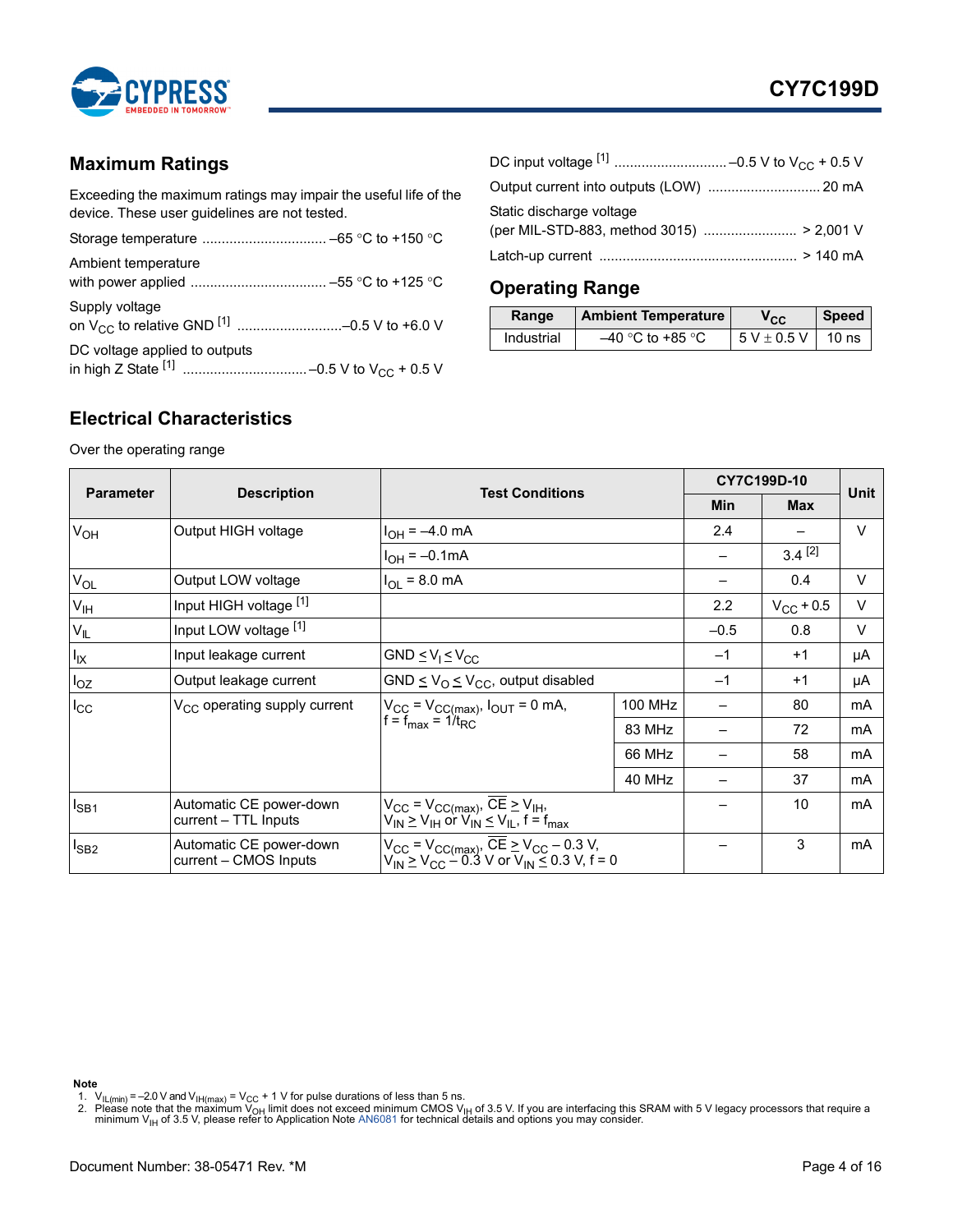

## <span id="page-4-0"></span>**Capacitance**

| Parameter <sup>[3]</sup> | <b>Description</b> | <b>Test Conditions</b>                      | <b>Max</b> | Unit |
|--------------------------|--------------------|---------------------------------------------|------------|------|
| $C_{IN}$                 | Input capacitance  | $I_A = 25 °C$ , f = 1 MHz, $V_{CC} = 5.0 V$ |            | рF   |
| $\sim$<br>POUT           | Output capacitance |                                             |            | pF   |

#### <span id="page-4-1"></span>**Thermal Resistance**

| Parameter <sup>[3]</sup> | <b>Description</b>                          | <b>Test Conditions</b>                                                     | 28-pin SOJ | 28-pin TSOP I   Unit |               |
|--------------------------|---------------------------------------------|----------------------------------------------------------------------------|------------|----------------------|---------------|
| $\Theta_{JA}$            | Thermal resistance<br>(junction to ambient) | Still air, soldered on a 3 × 4.5 inch,<br>four-layer printed circuit board | 59.16      | 54.65                | °C/W          |
| $\Theta$ JC              | Thermal resistance<br>(junction to case)    |                                                                            | 40.84      | 21.49                | $\degree$ C/W |

#### <span id="page-4-5"></span><span id="page-4-2"></span>**AC Test Loads and Waveforms**





INCLUDING

JIG AND SCOPE

(c)

**Notes**

<span id="page-4-4"></span>4. AC characteristics (except high Z) are tested using the load conditions shown in [Figure 3](#page-4-5) (a). High Z characteristics are tested for all speeds using the test load shown in [Figure 3](#page-4-5) (c).

<span id="page-4-3"></span><sup>3.</sup> Tested initially and after any design or process changes that may affect these parameters.<br>4. AC characteristics (except high Z) are tested using the load conditions shown in Figure 3 (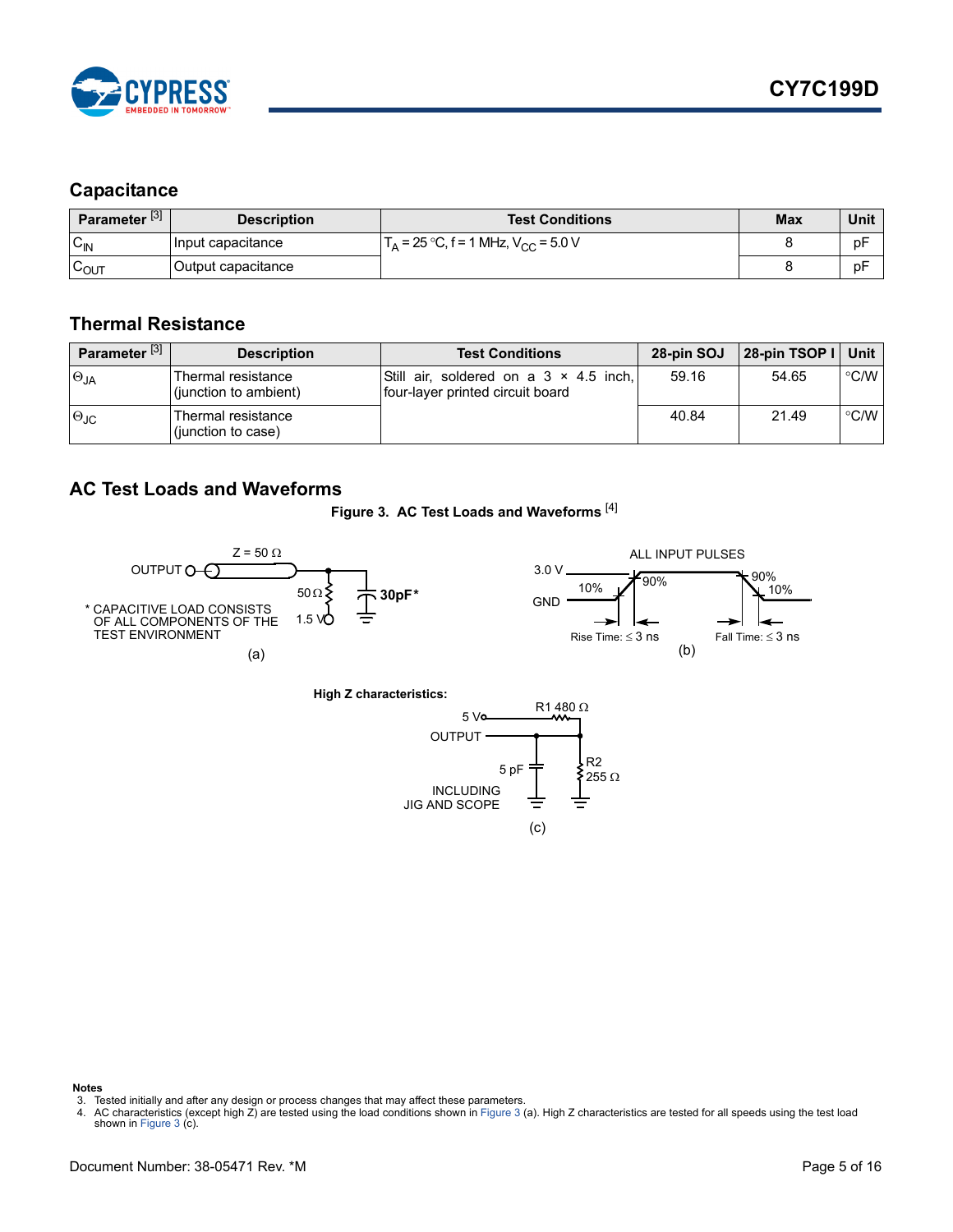

# <span id="page-5-0"></span>**Data Retention Characteristics**

#### Over the operating range

| <b>Parameter</b>         | <b>Description</b>                       | <b>Conditions</b>                                                                                                                                                                   | <b>Min</b> | <b>Max</b> | Unit |
|--------------------------|------------------------------------------|-------------------------------------------------------------------------------------------------------------------------------------------------------------------------------------|------------|------------|------|
| $V_{DR}$                 | $V_{CC}$ for data retention              |                                                                                                                                                                                     | 2.0        |            |      |
| <sup>I</sup> CCDR        | Data retention current                   | $V_{\text{CC}}$ = V <sub>DR</sub> = 2.0 V, $\overline{\text{CE}}$ $\geq$ V <sub>CC</sub> – 0.3 V,<br>V <sub>IN</sub> $\geq$ V <sub>CC</sub> – 0.3 V or V <sub>IN</sub> $\leq$ 0.3 V |            |            | mA   |
| $t_{CDR}$ <sup>[5]</sup> | Chip deselect to data retention<br>ltime |                                                                                                                                                                                     |            |            | ns   |
| $t_R$ <sup>[6]</sup>     | Operation recovery time                  |                                                                                                                                                                                     | 15         |            | ns   |

#### <span id="page-5-1"></span>**Data Retention Waveform**



**Notes**

<span id="page-5-3"></span><span id="page-5-2"></span><sup>5.</sup> Tested initially and after any design or process changes that may affect these parameters.<br>6. Full device operation requires linear V<sub>CC</sub> ramp from V<sub>DR</sub> to V<sub>CC(min)</sub> ≥ 50 µs or stable at V<sub>CC(min)</sub> ≥ 50 µs.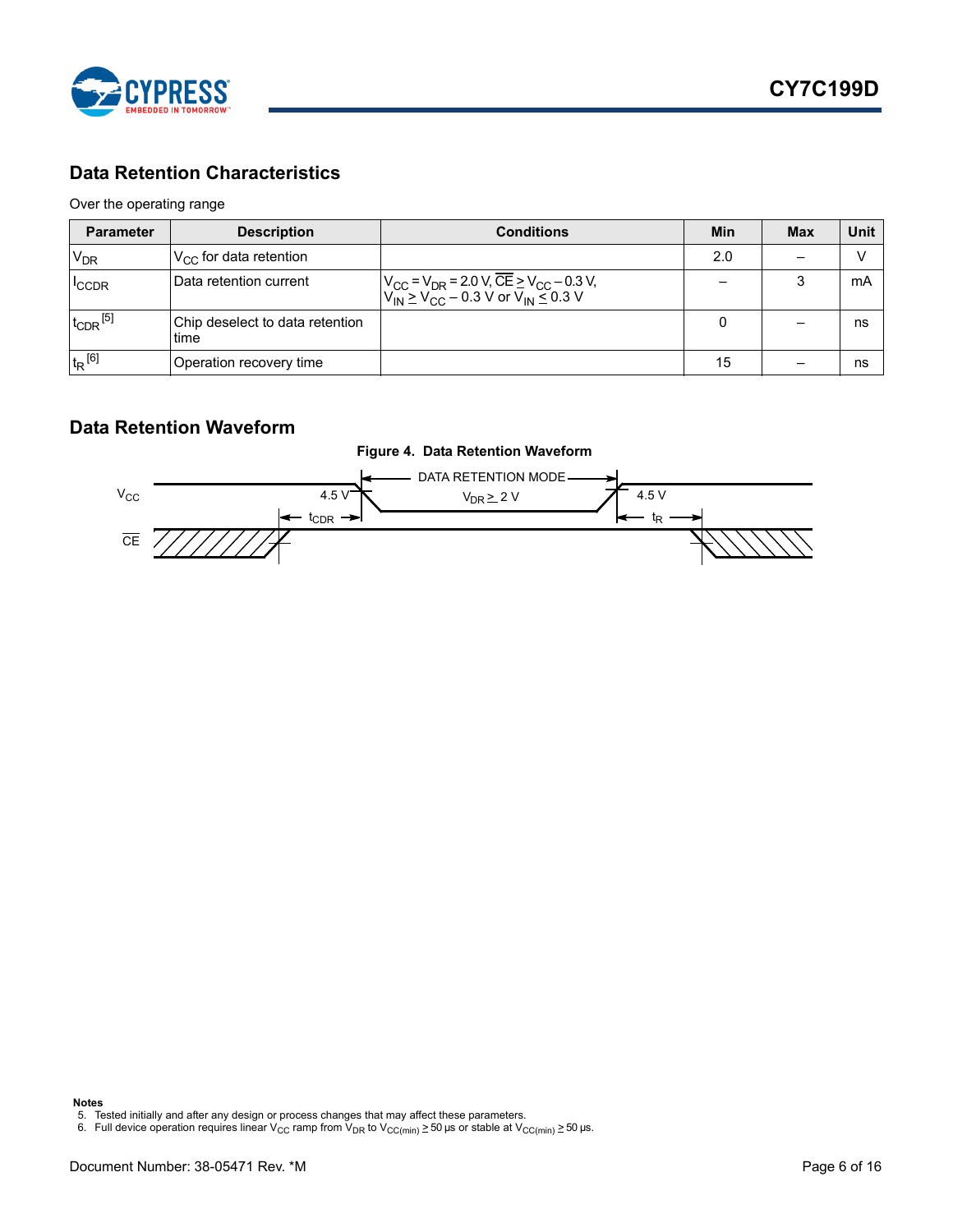

#### <span id="page-6-0"></span>**Switching Characteristics**

Over the operating range

| Parameter <sup>[7]</sup>        | <b>Description</b>                           | CY7C199D-10    | <b>Unit</b>              |         |  |
|---------------------------------|----------------------------------------------|----------------|--------------------------|---------|--|
|                                 |                                              | <b>Min</b>     | <b>Max</b>               |         |  |
| <b>Read Cycle</b>               |                                              |                |                          |         |  |
| $t_{power}$ <sup>[8]</sup>      | V <sub>CC(typical)</sub> to the first access | 100            |                          | $\mu$ S |  |
| $t_{RC}$                        | Read cycle time                              | 10             | —                        | ns      |  |
| $t_{AA}$                        | Address to data valid                        |                | 10                       | ns      |  |
| t <sub>OHA</sub>                | Data hold from address change                | 3              | -                        | ns      |  |
| $t_{ACE}$                       | CE LOW to data valid                         |                | 10                       | ns      |  |
| $t_{\text{DOE}}$                | OE LOW to data valid                         | $\equiv$       | 5                        | ns      |  |
| $t_{LZOE}$ [9]                  | OE LOW to low Z                              | 0              | $\overline{\phantom{0}}$ | ns      |  |
| $t_{HZOE}$ [9, 10]              | OE HIGH to high Z                            | —              | 5                        | ns      |  |
| $t_{LZCE}$ <sup>[9]</sup>       | $\overline{CE}$ LOW to low Z                 | 3              |                          | ns      |  |
| $t_{HZCE}$ <sup>[9, 10]</sup>   | $\overline{CE}$ HIGH to high Z               | —              | 5                        | ns      |  |
| $t_{PU}$ <sup>[11]</sup>        | CE LOW to power-up                           | $\mathbf 0$    | $\equiv$                 | ns      |  |
| $t_{\text{PD}}$ <sup>[11]</sup> | CE HIGH to power-down                        | —              | 10                       | ns      |  |
| Write Cycle [12, 13]            |                                              |                |                          |         |  |
| $t_{WC}$                        | Write cycle time                             | 10             | $\overline{\phantom{0}}$ | ns      |  |
| $t_{SCE}$                       | CE LOW to write end                          | $\overline{7}$ | $\overline{\phantom{0}}$ | ns      |  |
| t <sub>AW</sub>                 | Address setup to write end                   | $\overline{7}$ | —                        | ns      |  |
| $t_{\sf HA}$                    | Address hold from write end                  | $\mathbf{0}$   | —                        | ns      |  |
| $t_{SA}$                        | Address setup to write start                 | $\mathbf 0$    | Ξ.                       | ns      |  |
| t <sub>PWE</sub>                | WE pulse width                               | $\overline{7}$ | ÷.                       | ns      |  |
| $t_{SD}$                        | Data setup to write end                      | 6              | $\qquad \qquad -$        | ns      |  |
| $t_{HD}$                        | Data hold from write end                     | 0              | $\qquad \qquad -$        | ns      |  |
| $t_{HZWE}$ <sup>[9]</sup>       | WE LOW to high Z                             | —              | 5                        | ns      |  |
| $t_{LZWE}$ [9, 10]              | $\overline{\text{WE}}$ HIGH to low Z         | 3              |                          | ns      |  |

**Notes**

<span id="page-6-1"></span>7. Test conditions assume signal transition time of 3 ns or less for all speeds, timing reference levels of 1.5 V, input pulse levels of 0 to 3.0 V, and output loading of the

<span id="page-6-2"></span>specified I<sub>OL</sub>/I<sub>OH</sub> and 30-pF load capacitance.<br>8.  $\,$  t<sub>POWER</sub> gives the minimum amount of time that the power supply should be at typical V<sub>CC</sub> values until the first memory access can be performed.

<span id="page-6-3"></span>9. At any given temperature and voltage condition, t<sub>HZCE</sub> is less than t<sub>LZCE</sub>, t<sub>HZOE</sub> is less than t<sub>HZWE</sub> is less than t<sub>LZWE</sub> for any given device.<br>10. t<sub>HZOE</sub>, t<sub>HZCE</sub>, and t<sub>HZWE</sub> are specified with C<sub>L</sub> = 5 pF as

<span id="page-6-4"></span>

<span id="page-6-5"></span>

<span id="page-6-6"></span>12. The internal write time of the memory is defined by the overlap of CE LOW and WE LOW. Both signals must be LOW to initiate a write and either signal can terminate a write<br>by going HIGH. The data input setup and hold ti

<span id="page-6-7"></span>13. The minimum write cycle time for Write Cycle No. 3 (WE controlled, OE LOW) is the sum of  $t_{HZWE}$  and  $t_{SD}$ .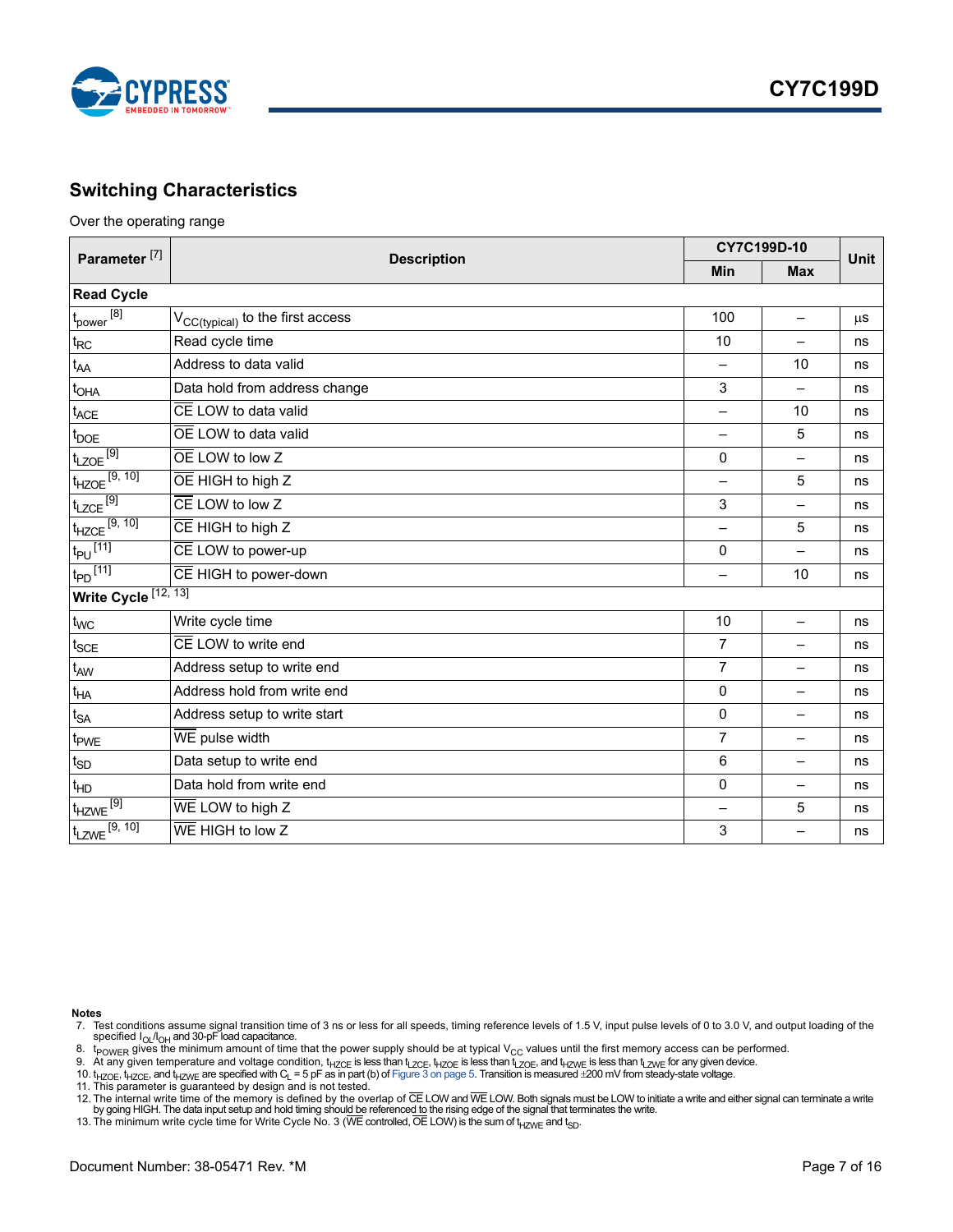

#### <span id="page-7-0"></span>**Switching Waveforms**



**Notes**

<span id="page-7-1"></span>14. Device is continuously selected. OE, CE =  $V_{II}$ .<br>15. WE is HIGH for read cycle.

<span id="page-7-2"></span>

<span id="page-7-3"></span>16. Address valid prior to or coincident with CE transition LOW.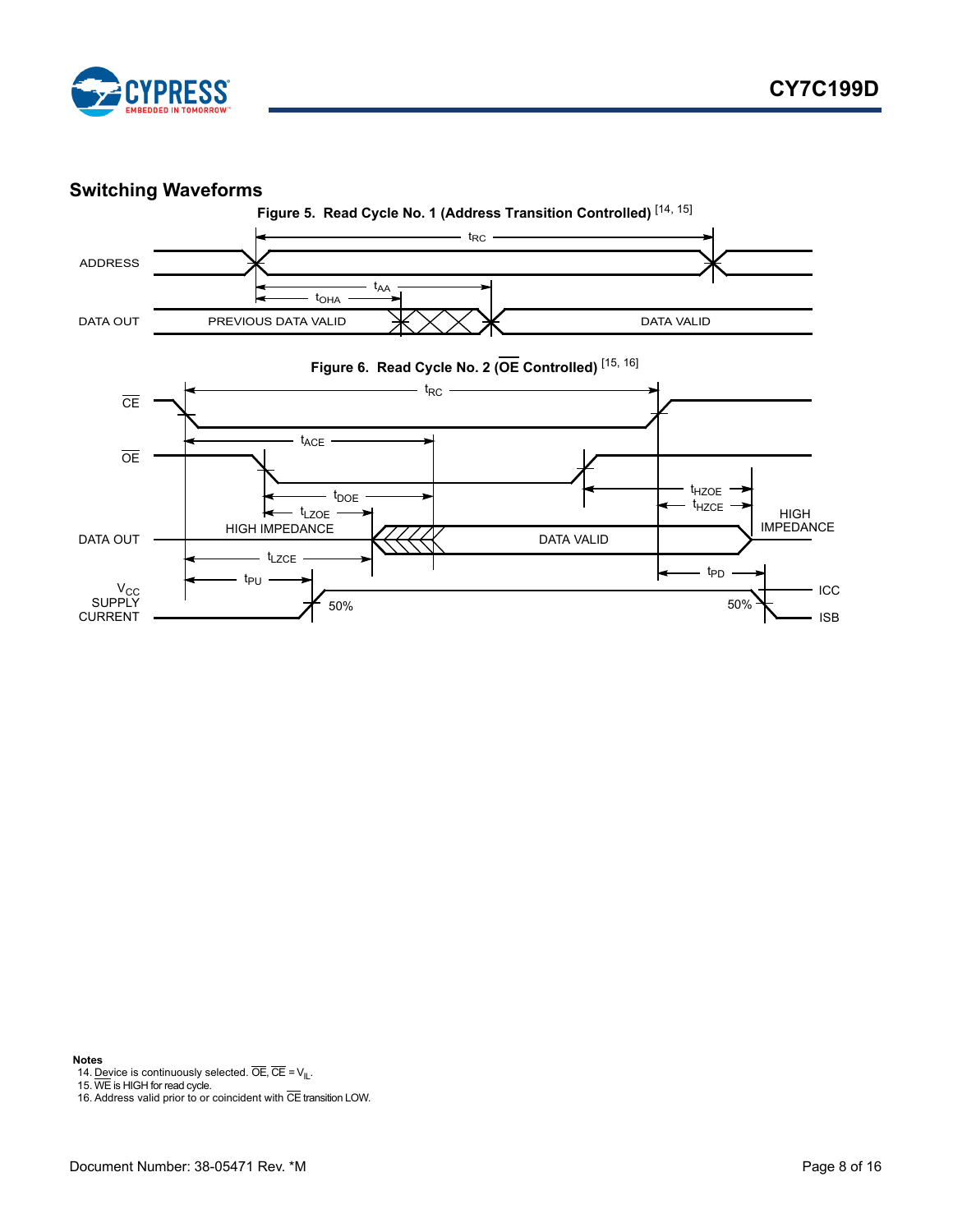

### **Switching Waveforms** *(continued)*





**Notes**

- <span id="page-8-1"></span>17. The internal write time of the memory is defined by the overlap of CE LOW and WE LOW. Both signals must be LOW to initiate a write and either signal can terminate<br>a write by going HIGH. The data input setup and hold ti
- 
- <span id="page-8-4"></span><span id="page-8-3"></span>
- <span id="page-8-2"></span>18. D<u>ata</u> I/O is high impedance if OE = V<sub>IH</sub>.<br>19. If CE goes HIGH simultaneously with WE HIGH, the outpu<u>t re</u>mains in a h<u>igh</u>-impedance state.<br>20. The minimum write cycle time for Write Cycle No. 3 (WE controlled, OE L
- <span id="page-8-0"></span>21. During this period the I/Os are in the output state and input signals should not be applied.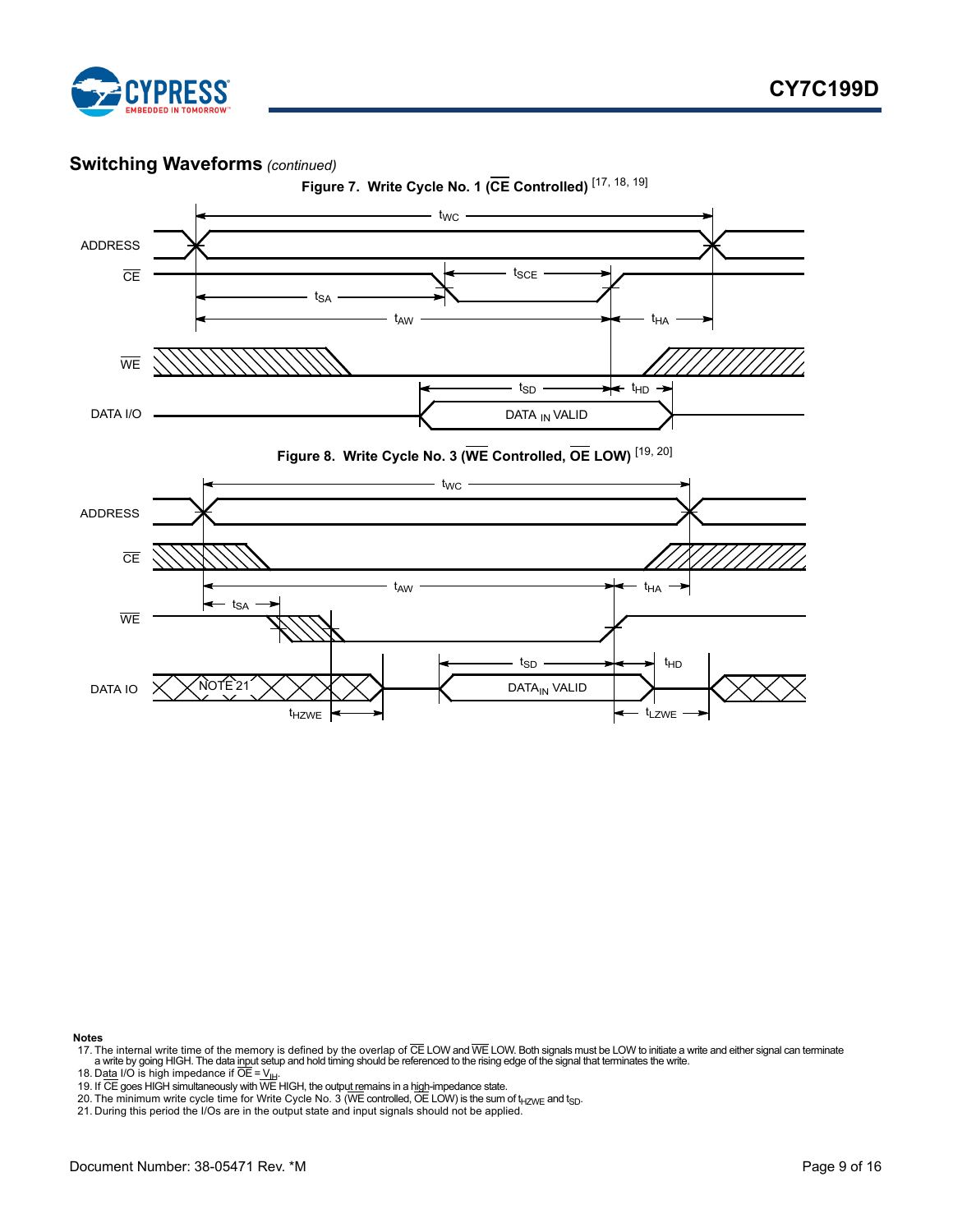

#### <span id="page-9-0"></span>**Truth Table**

| <b>CE</b> | <b>WE</b> | <b>OE</b> | <b>Inputs/Outputs</b> | <b>Mode</b>               | <b>Power</b>       |
|-----------|-----------|-----------|-----------------------|---------------------------|--------------------|
| Н         | х         | ⋏         | High Z                | Deselect/power-down       | Standby $(I_{SB})$ |
|           | н         |           | Data out              | Read                      | Active $(I_{CC})$  |
|           |           |           | Data in               | Write                     | Active $(I_{CC})$  |
|           | н         | Н         | High Z                | Deselect, output disabled | Active $(I_{CC})$  |

## <span id="page-9-1"></span>**Ordering Information**

[Cypress offers other versions of this type of product in many different configurations and features. The following table contains only](http://www.cypress.com)  [the list of parts that are currently available. For a complete listing of all options, visit the Cypress website at h](http://www.cypress.com)ttp://www.cypress.com and refer to the product summary page at [h](http://www.cypress.com/products)ttp://www.cypress.com/products or contact your local sales representative.

Cypress maintains a worldwide network of offices, solution centers, manufacturer's representatives and distributors. To find the office closest to you, visit us at [http://www.cypress.com/go/datasheet/offices.](http://www.cypress.com/go/datasheet/offices)

| <b>Speed</b><br>(ns) | <b>Ordering Code</b>   | Package<br><b>Diagram</b> | Package Type                           | <b>Operating</b><br>Range |
|----------------------|------------------------|---------------------------|----------------------------------------|---------------------------|
| 10                   | <b>ICY7C199D-10VXI</b> | 51-85031                  | 28-pin Molded SOJ (300 Mils) (Pb-free) | Industrial                |
|                      | ICY7C199D-10ZXI        | 51-85071                  | 28-pin TSOP I (Pb-free)                |                           |

Please contact your local Cypress sales representative for availability of these parts.

#### <span id="page-9-2"></span>**Ordering Code Definitions**

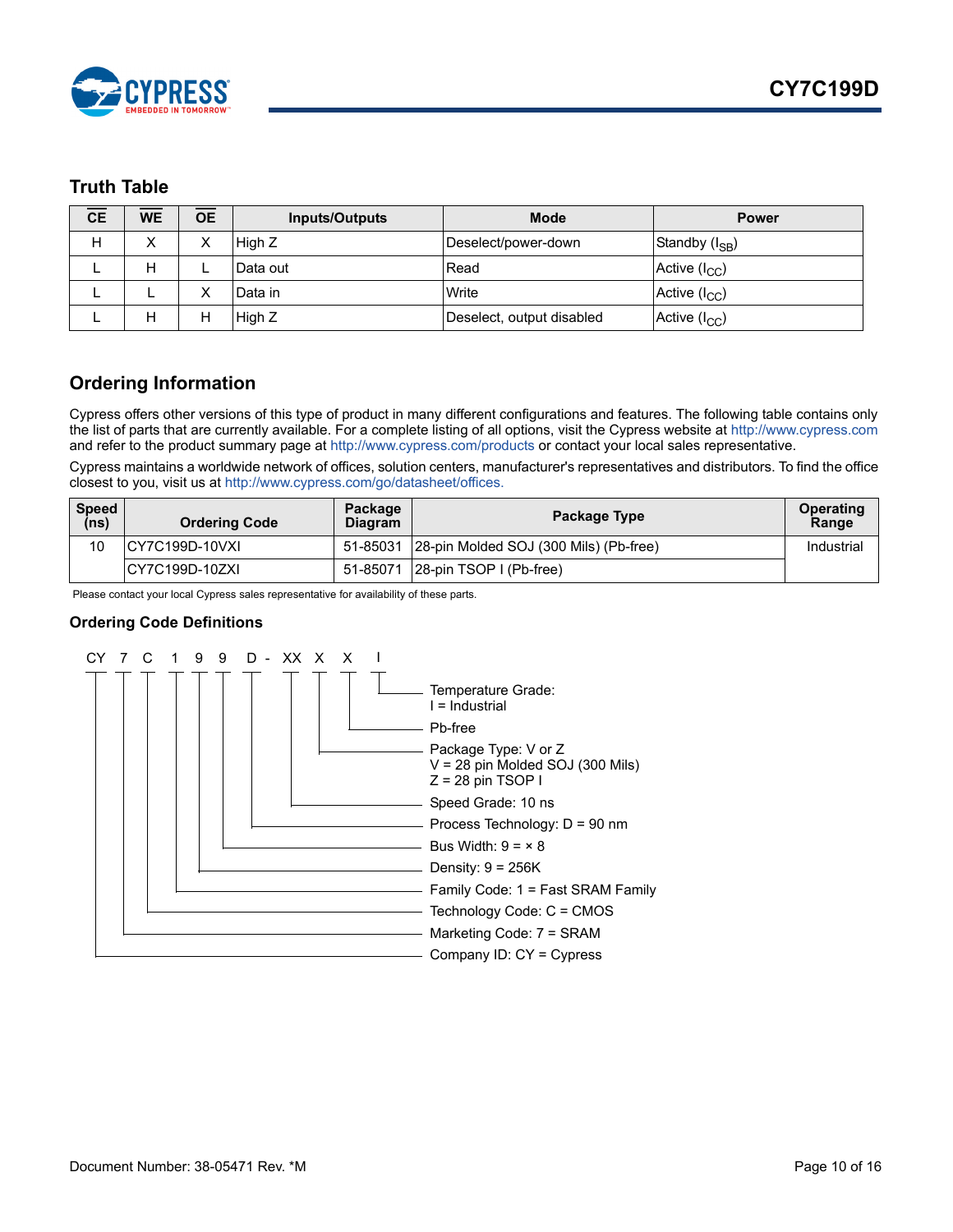

#### <span id="page-10-0"></span>**Package Diagrams**

**Figure 9. 28-pin SOJ (300 Mils) V28.3 (Molded SOJ V21) Package Outline, 51-85031**

#### $N \Box TE$  :

- 1. JEDEC STD REF MD088
- 2. BODY LENGTH DIMENSION DOES NOT INCLUDE MOLD PROTRUSION/END FLASH MOLD PROTRUSION/END FLASH SHALL NOT EXCEED 0.006 in (0.152 mm) PER SIDE
- 3. DIMENSIONS IN INCHES MIN.

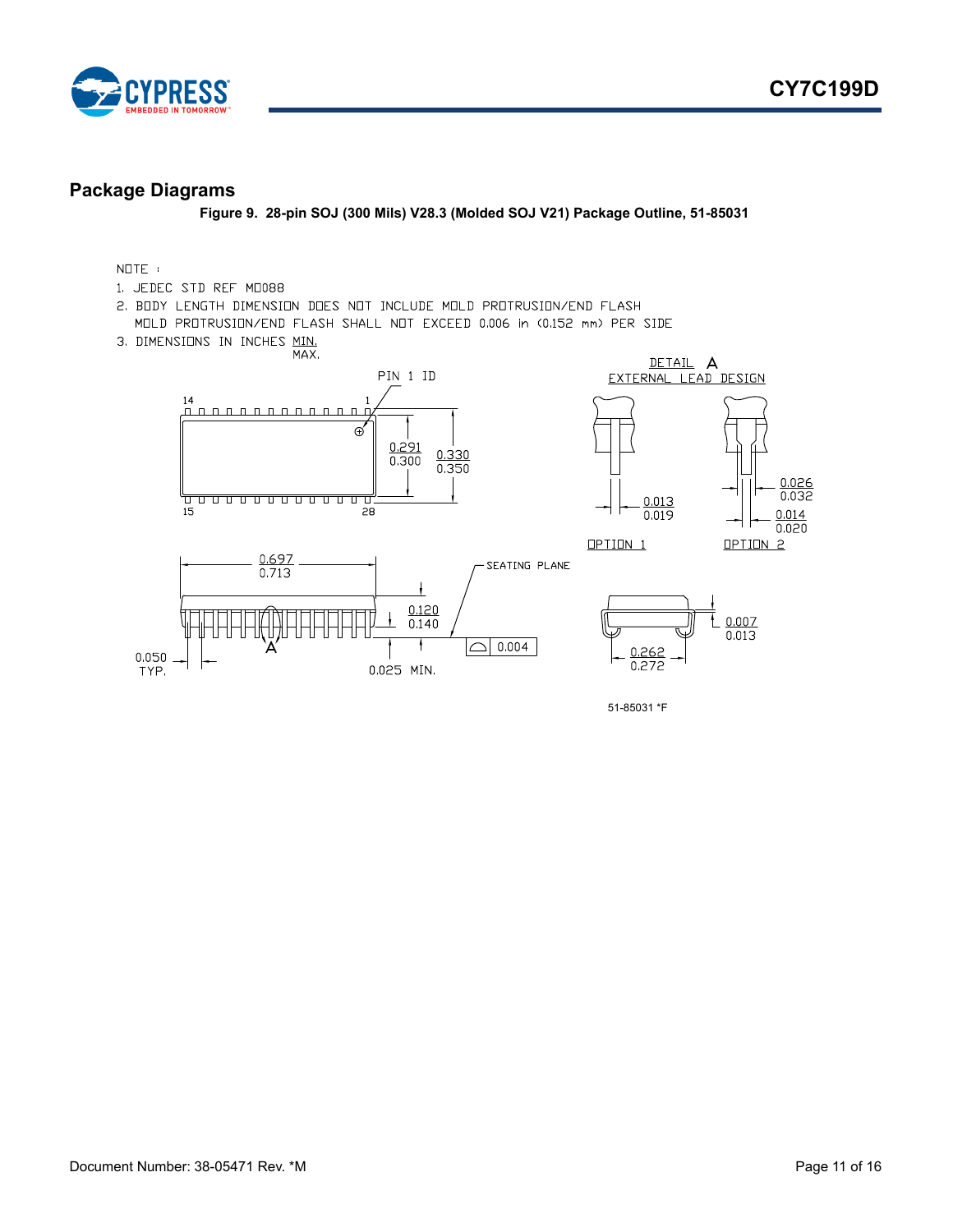



# **Package Diagrams** *(continued)*

**Figure 10. 28-pin TSOP I (8 × 13.4 × 1.2 mm) Z28R (Standard) Package Outline, 51-85071**



51-85071 \*J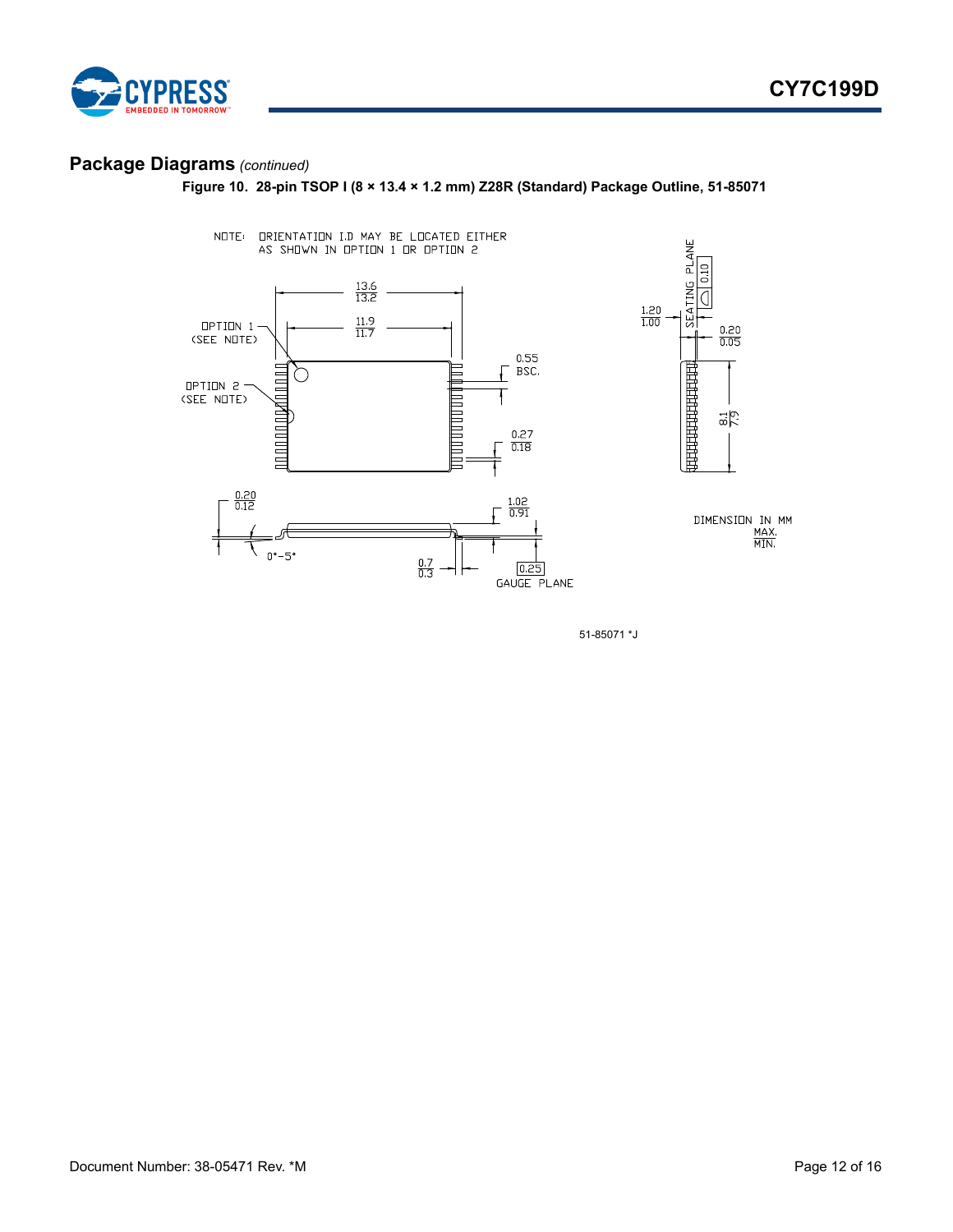

| Acronym         | <b>Description</b>                      |
|-----------------|-----------------------------------------|
| CE              | Chip Enable                             |
| <b>CMOS</b>     | Complementary Metal Oxide Semiconductor |
| $II$            | Input/Output                            |
| $\overline{OE}$ | <b>Output Enable</b>                    |
| SOJ             | Small Outline J-lead                    |
| <b>SRAM</b>     | <b>Static Random Access Memory</b>      |
| <b>TSOP</b>     | Thin Small Outline Package              |
| TTI             | <b>Transistor-Transistor Logic</b>      |
| WE              | <b>Write Enable</b>                     |

# <span id="page-12-0"></span>Acronyms **Document Conventions**

#### <span id="page-12-2"></span><span id="page-12-1"></span>**Units of Measure**

| <b>Symbol</b> | <b>Unit of Measure</b> |  |  |  |  |
|---------------|------------------------|--|--|--|--|
| $^{\circ}C$   | degree Celsius         |  |  |  |  |
| μA            | microampere            |  |  |  |  |
| μs            | microsecond            |  |  |  |  |
| mA            | milliampere            |  |  |  |  |
| mm            | millimeter             |  |  |  |  |
| ns            | nanosecond             |  |  |  |  |
| pF            | picofarad              |  |  |  |  |
| V             | volt                   |  |  |  |  |
| W             | watt                   |  |  |  |  |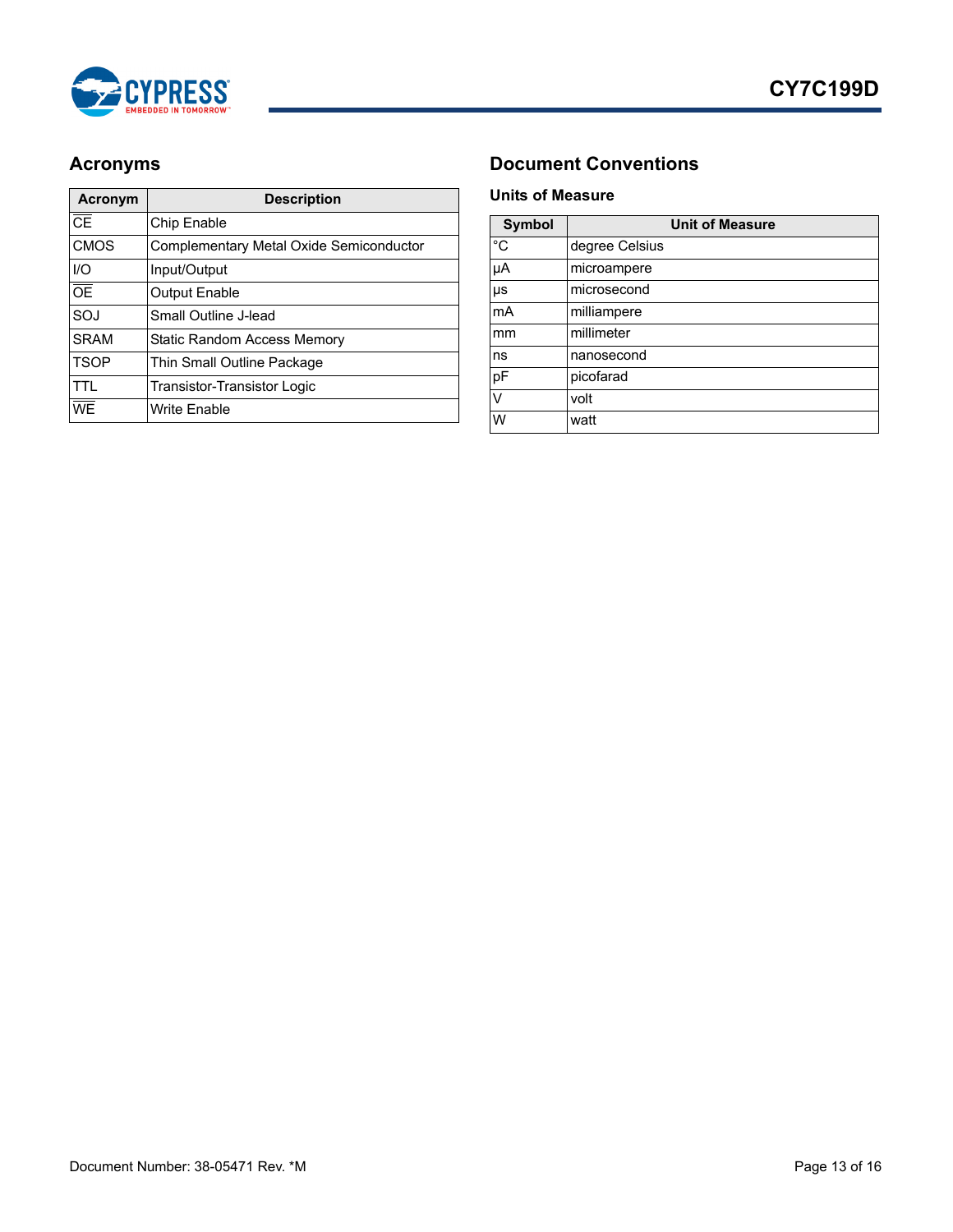

# <span id="page-13-0"></span>**Document History Page**

| Document Title: CY7C199D, 256-Kbit (32K × 8) Static RAM<br>Document Number: 38-05471 |            |                    |                                  |                                                                                                                                                                                                                                                                                                                                                                                                                                                                                          |
|--------------------------------------------------------------------------------------|------------|--------------------|----------------------------------|------------------------------------------------------------------------------------------------------------------------------------------------------------------------------------------------------------------------------------------------------------------------------------------------------------------------------------------------------------------------------------------------------------------------------------------------------------------------------------------|
| <b>Revision</b>                                                                      | <b>ECN</b> | Orig. of<br>Change | <b>Submission</b><br><b>Date</b> | <b>Description of Change</b>                                                                                                                                                                                                                                                                                                                                                                                                                                                             |
| $***$                                                                                | 201560     | SWI                | See ECN                          | Advance Information datasheet for C9 IPP                                                                                                                                                                                                                                                                                                                                                                                                                                                 |
| *A                                                                                   | 233728     | <b>RKF</b>         | See ECN                          | DC parameters modified as per EROS (Spec # 01-02165)<br>Pb-free Offering in Ordering Information                                                                                                                                                                                                                                                                                                                                                                                         |
| $\boldsymbol{B}^*$                                                                   | 262950     | <b>RKF</b>         | See ECN                          | Removed 28-LCC Pinout and Package Diagrams<br>Added Data Retention Characteristics table<br>Added T <sub>power</sub> Spec in Switching Characteristics table<br>Shaded Ordering Information                                                                                                                                                                                                                                                                                              |
| $^{\ast}$ C                                                                          | 307594     | <b>RKF</b>         | See ECN                          | Reduced Speed bins to -10, -12 and -15 ns                                                                                                                                                                                                                                                                                                                                                                                                                                                |
| *D                                                                                   | 820660     | <b>VKN</b>         | See ECN                          | Converted from Preliminary to Final<br>Removed 12 ns and 15 ns speed bin<br>Removed Commercial Operating range<br>Removed "L" part<br>Removed 28-pin PDIP and 28-pin SOIC package<br>Changed Overshoot spec from $V_{CC}$ +2V to $V_{CC}$ +1V in footnote #2<br>Changed $I_{CC}$ spec from 60 mA to 80 mA for 100 MHz speed bin<br>Added $I_{CC}$ specs for 83 MHz, 66 MHz and 40 MHz speed bins<br><b>Updated Thermal Resistance table</b><br><b>Updated Ordering Information Table</b> |
| *E                                                                                   | 2745093    | <b>VKN</b>         | See ECN                          | Included 28-Pin SOIC package<br>Changed $V_{H}$ level from 2.0V to 2.2V<br>For Industrial grade, changed $t_{SD}$ from 5 ns to 6 ns, and $t_{HZWE}$ from 6 ns to 5 ns<br>Included Automotive-E information                                                                                                                                                                                                                                                                               |
| *F                                                                                   | 2897087    | AJU                | 03/22/10                         | Removed obsolete parts from ordering information table<br><b>Updated Package Diagrams.</b>                                                                                                                                                                                                                                                                                                                                                                                               |
| *G                                                                                   | 3023234    | <b>RAME</b>        | 09/06/2010                       | Added Auto-E SOIC package related info<br>Changed TDOE spec from 10 ns to 11 ns in CY7C199D-25.<br><b>Added Ordering Code Definitions.</b><br>Added Acronyms and Units of Measure.                                                                                                                                                                                                                                                                                                       |
| *H                                                                                   | 3130763    | <b>PRAS</b>        | 01/07/11                         | Dislodged Automotive information to a new datasheet (001-65530)                                                                                                                                                                                                                                                                                                                                                                                                                          |
| $\ast$                                                                               | 3271782    | <b>PRAS</b>        | 06/02/2011                       | Updated Functional Description (Removed "For best practice<br>recommendations, refer to the Cypress application note AN1064, SRAM<br>System Guidelines.").<br><b>Updated Package Diagrams.</b><br>Updated to new template.                                                                                                                                                                                                                                                               |
| *J                                                                                   | 4033580    | <b>MEMJ</b>        | 06/19/2013                       | <b>Updated Functional Description.</b><br><b>Updated Electrical Characteristics.</b><br>Added one more Test Condition " $I_{OH}$ = -0.1 mA" for $V_{OH}$ parameter and added<br>maximum value corresponding to that Test Condition.<br>Added Note 2 and referred the same note in maximum value for $V_{OH}$ parameter<br>corresponding to Test Condition " $I_{OH}$ = -0.1 mA".<br><b>Updated Package Diagrams:</b><br>spec 51-85031 - Changed revision from *D to *E.                  |
| *K                                                                                   | 4347624    | <b>MEMJ</b>        | 04/15/2014                       | <b>Updated Package Diagrams:</b><br>spec 51-85071 - Changed revision from *I to *J.<br><b>Completing Sunset Review.</b>                                                                                                                                                                                                                                                                                                                                                                  |
| *L                                                                                   | 4576526    | <b>MEMJ</b>        | 11/21/2014                       | <b>Updated Functional Description:</b><br>Added "For a complete list of related documentation, click here." at the end.                                                                                                                                                                                                                                                                                                                                                                  |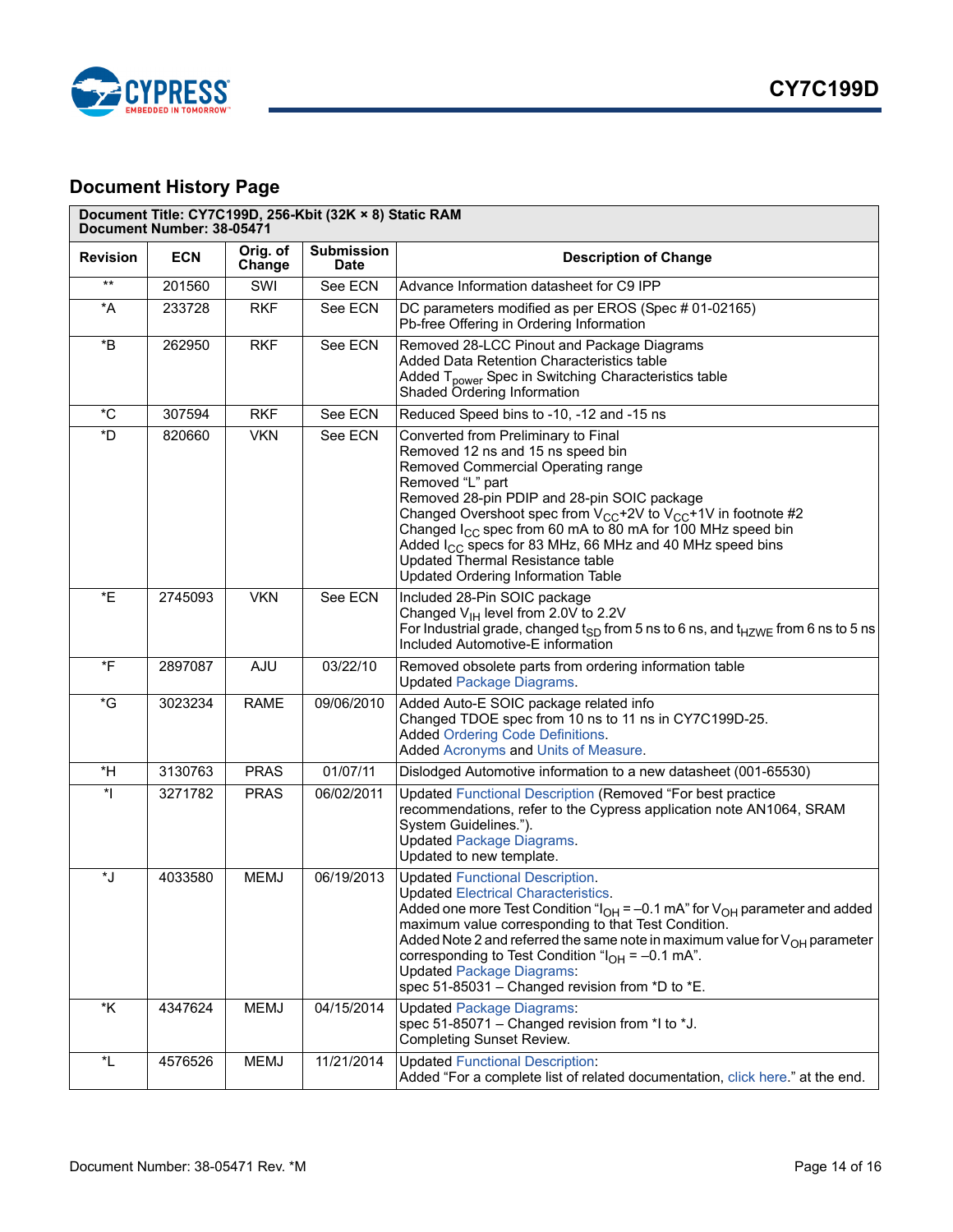

# **Document History Page** *(continued)*

| Document Title: CY7C199D, 256-Kbit (32K × 8) Static RAM<br>Document Number: 38-05471 |            |                    |                                  |                                                                                                                                                 |
|--------------------------------------------------------------------------------------|------------|--------------------|----------------------------------|-------------------------------------------------------------------------------------------------------------------------------------------------|
| <b>Revision</b>                                                                      | <b>ECN</b> | Orig. of<br>Change | <b>Submission</b><br><b>Date</b> | <b>Description of Change</b>                                                                                                                    |
| *M                                                                                   | 5725425    | VINI               | 05/04/2017                       | <b>Updated Package Diagrams:</b><br>spec 51-85031 – Changed revision from $E$ to $E$ .<br>Updated to new template.<br>Completing Sunset Review. |